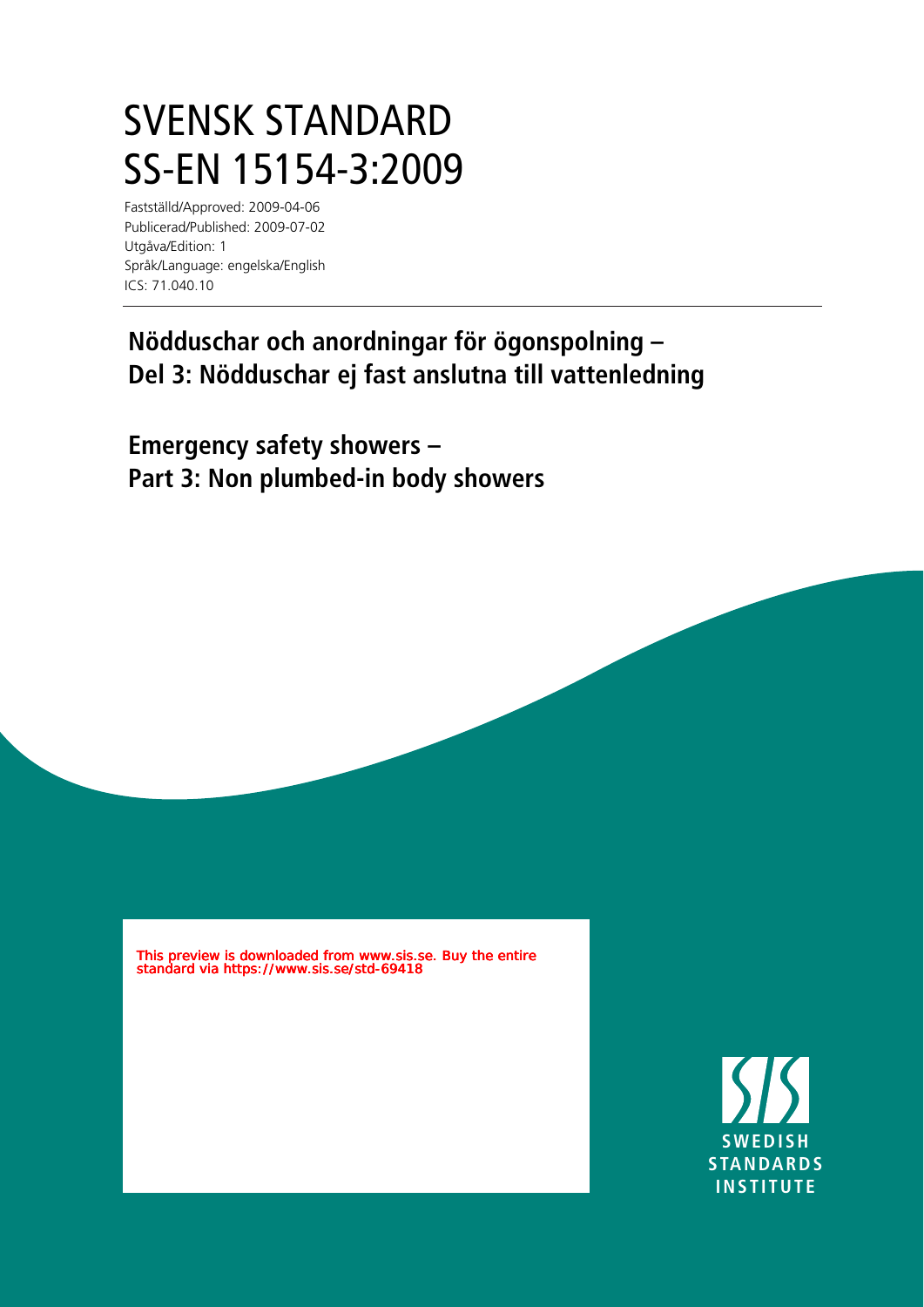# Hitta rätt produkt och ett leveranssätt som passar dig

#### Standarder

Genom att följa gällande standard både effektiviserar och säkrar du ditt arbete. Många standarder ingår dessutom ofta i paket.

#### Tjänster

Abonnemang är tjänsten där vi uppdaterar dig med aktuella standarder när förändringar sker på dem du valt att abonnera på. På så sätt är du säker på att du alltid arbetar efter rätt utgåva.

e-nav är vår online-tjänst som ger dig och dina kollegor tillgång till standarder ni valt att abonnera på dygnet runt. Med e-nav kan samma standard användas av flera personer samtidigt.

#### Leveranssätt

Du väljer hur du vill ha dina standarder levererade. Vi kan erbjuda dig dem på papper och som pdf.

#### Andra produkter

Vi har böcker som underlättar arbetet att följa en standard. Med våra böcker får du ökad förståelse för hur standarder ska följas och vilka fördelar den ger dig i ditt arbete. Vi tar fram många egna publikationer och fungerar även som återförsäljare. Det gör att du hos oss kan hitta över 500 unika titlar. Vi har även tekniska rapporter, specikationer och "workshop agreement". Matriser är en översikt på standarder och handböcker som bör läsas tillsammans. De finns på sis.se och ger dig en bra bild över hur olika produkter hör ihop.

#### Standardiseringsprojekt

Du kan påverka innehållet i framtida standarder genom att delta i någon av SIS ca 400 Tekniska Kommittéer.

# Find the right product and the type of delivery that suits you

#### Standards

By complying with current standards, you can make your work more efficient and ensure reliability. Also, several of the standards are often supplied in packages.

#### Services

Subscription is the service that keeps you up to date with current standards when changes occur in the ones you have chosen to subscribe to. This ensures that you are always working with the right edition.

e-nav is our online service that gives you and your colleagues access to the standards you subscribe to 24 hours a day. With e-nav, the same standards can be used by several people at once.

#### Type of delivery

You choose how you want your standards delivered. We can supply them both on paper and as PDF files.

#### Other products

We have books that facilitate standards compliance. They make it easier to understand how compliance works and how this benefits you in your operation. We produce many publications of our own, and also act as retailers. This means that we have more than 500 unique titles for you to choose from. We also have technical reports, specifications and workshop agreements. Matrices, listed at sis.se, provide an overview of which publications belong together.

#### Standardisation project

You can influence the content of future standards by taking part in one or other of SIS's 400 or so Technical Committees.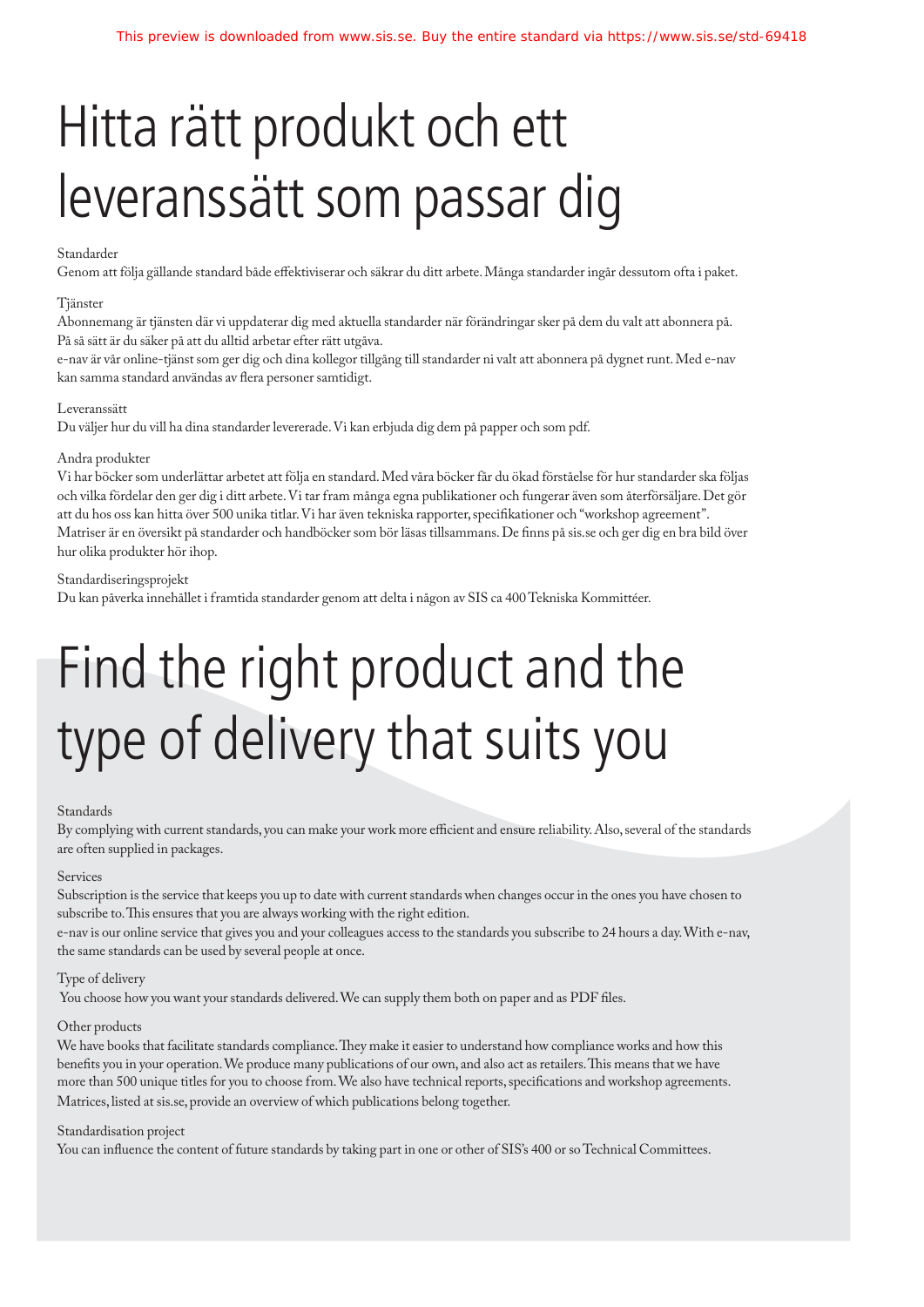Europastandarden EN 15154-3:2009 gäller som svensk standard. Detta dokument innehåller den officiella engelska versionen av EN 15154-3:2009.

The European Standard EN 15154-3:2009 has the status of a Swedish Standard. This document contains the official English version of EN 15154-3:2009.

© Copyright/Upphovsrätten till denna produkt tillhör SIS, Swedish Standards Institute, Stockholm, Sverige. Användningen av denna produkt regleras av slutanvändarlicensen som återfinns i denna produkt, se standardens sista sidor.

© Copyright/Upphovsrätten till denna produkt tillhör SIS, Swedish Standards Institute, Stockholm, Sverige. Användningen<br>av denna produkt regleras av slutanvändarlicensen som återfinns i denna produkt, se standardens sista

Upplysningar om sakinnehållet i standarden lämnas av SIS, Swedish Standards Institute, telefon 08-555 520 00. Standarder kan beställas hos SIS Förlag AB som även lämnar allmänna upplysningar om svensk och utländsk standard.

Information about the content of the standard is available from the Swedish Standards Institute (SIS), tel +46 8 555 520 00. Standards may be ordered from SIS Förlag AB, who can also provide general information about Swedish and foreign standards.

SIS Förlag AB, SE 118 80 Stockholm, Sweden. Tel: +46 8 555 523 10. Fax: +46 8 555 523 11. E-mail: sis.sales@sis.se Internet: www.sis.se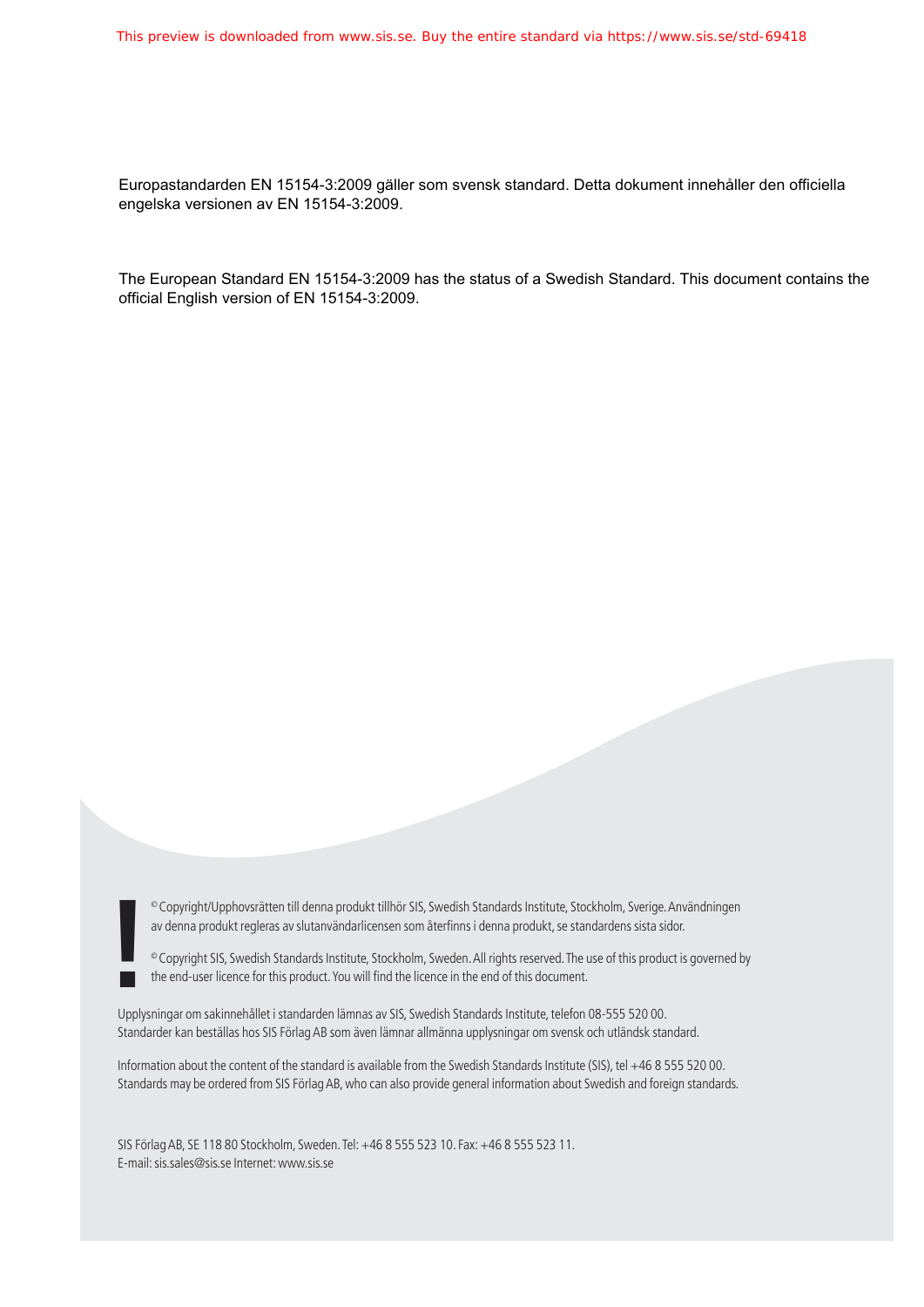This preview is downloaded from www.sis.se. Buy the entire standard via https://www.sis.se/std-69418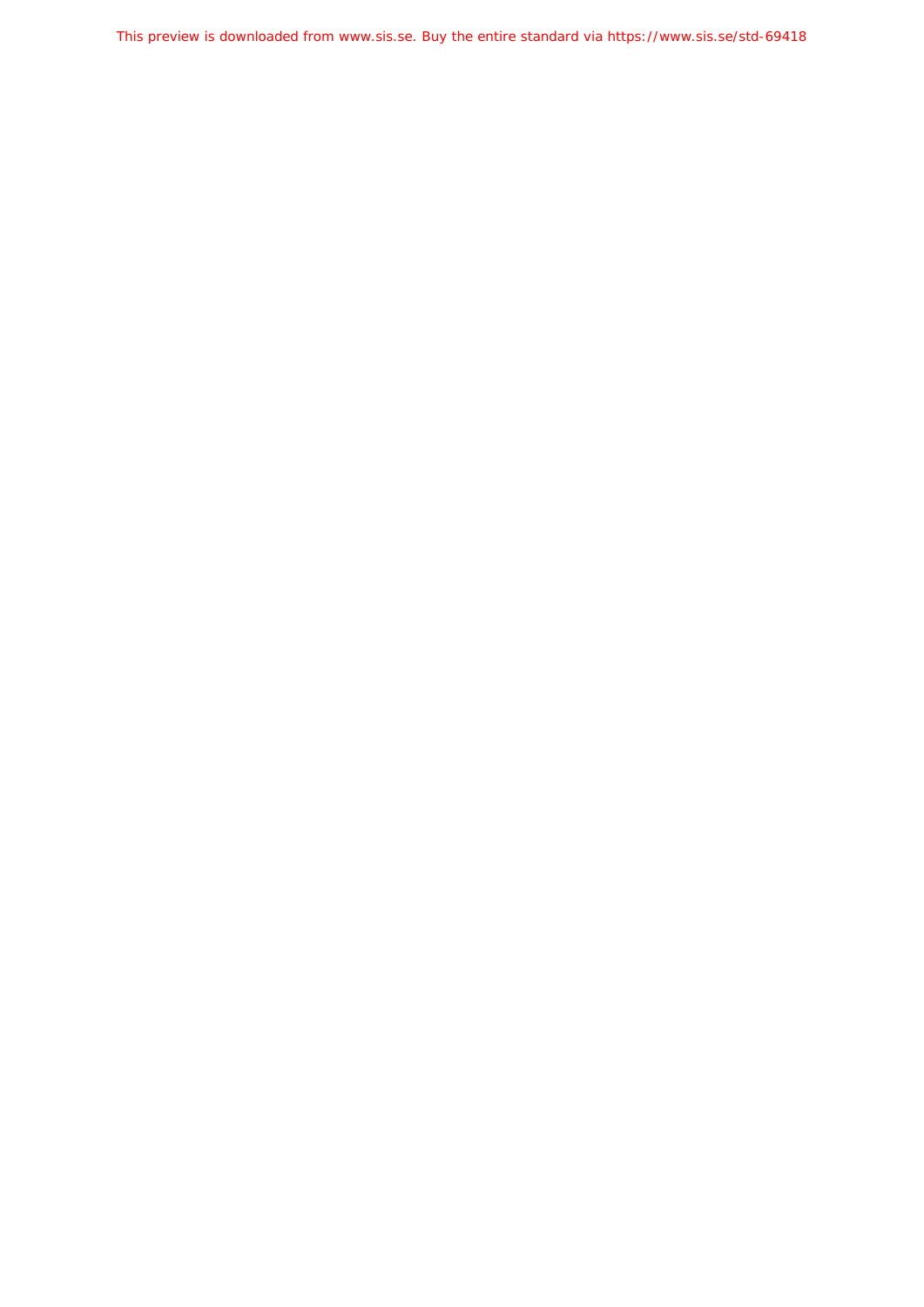# EUROPEAN STANDARD NORME EUROPÉENNE EUROPÄISCHE NORM

## EN 15154-3 **EN 15154-3**

March 2009

ICS 71.040.10

English Version

## Emergency safety showers - Part 3: Non plumbed-in body showers

Douches de sécurité - Partie 3: Douches pour le corps non raccordées au réseau d'eau

Sicherheitsnotduschen - Teil 3: Körperduschen ohne Wasseranschluss

This European Standard was approved by CEN on 21 February 2009.

CEN members are bound to comply with the CEN/CENELEC Internal Regulations which stipulate the conditions for giving this European Standard the status of a national standard without any alteration. Up-to-date lists and bibliographical references concerning such national standards may be obtained on application to the CEN Management Centre or to any CEN member.

This European Standard exists in three official versions (English, French, German). A version in any other language made by translation under the responsibility of a CEN member into its own language and notified to the CEN Management Centre has the same status as the official versions.

CEN members are the national standards bodies of Austria, Belgium, Bulgaria, Cyprus, Czech Republic, Denmark, Estonia, Finland, France, Germany, Greece, Hungary, Iceland, Ireland, Italy, Latvia, Lithuania, Luxembourg, Malta, Netherlands, Norway, Poland, Portugal, Romania, Slovakia, Slovenia, Spain, Sweden, Switzerland and United Kingdom.



EUROPEAN COMMITTEE FOR STANDARDIZATION COMITÉ EUROPÉEN DE NORMALISATION EUROPÄISCHES KOMITEE FÜR NORMUNG

**Management Centre: Avenue Marnix 17, B-1000 Brussels**

© 2009 CEN All rights of exploitation in any form and by any means reserved worldwide for CEN national Members.

Ref. No. EN 15154-3:2009: E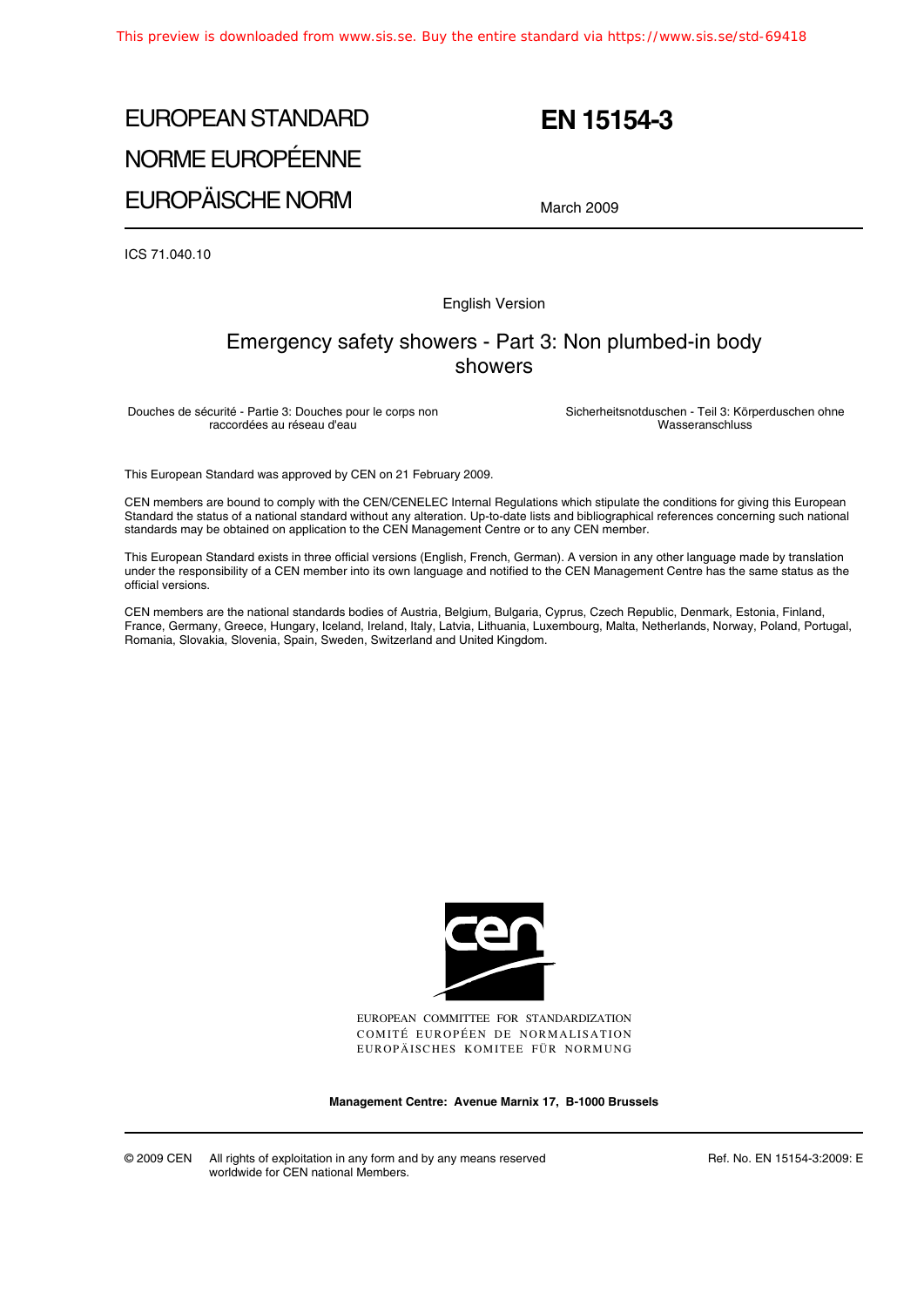SS-EN 15154-3:2009 (E) SS-EN 15154-3:2009 (E)

## **Contents**

| 1                                           |  |  |
|---------------------------------------------|--|--|
| $\overline{2}$                              |  |  |
| 3                                           |  |  |
| $\overline{\mathbf{4}}$                     |  |  |
| 4.1<br>4.2                                  |  |  |
| 4.3<br>4.4                                  |  |  |
| $5\phantom{.0}$<br>5.1<br>5.2<br>5.3<br>5.4 |  |  |
| 6 <sup>1</sup><br>6.1<br>6.2                |  |  |
|                                             |  |  |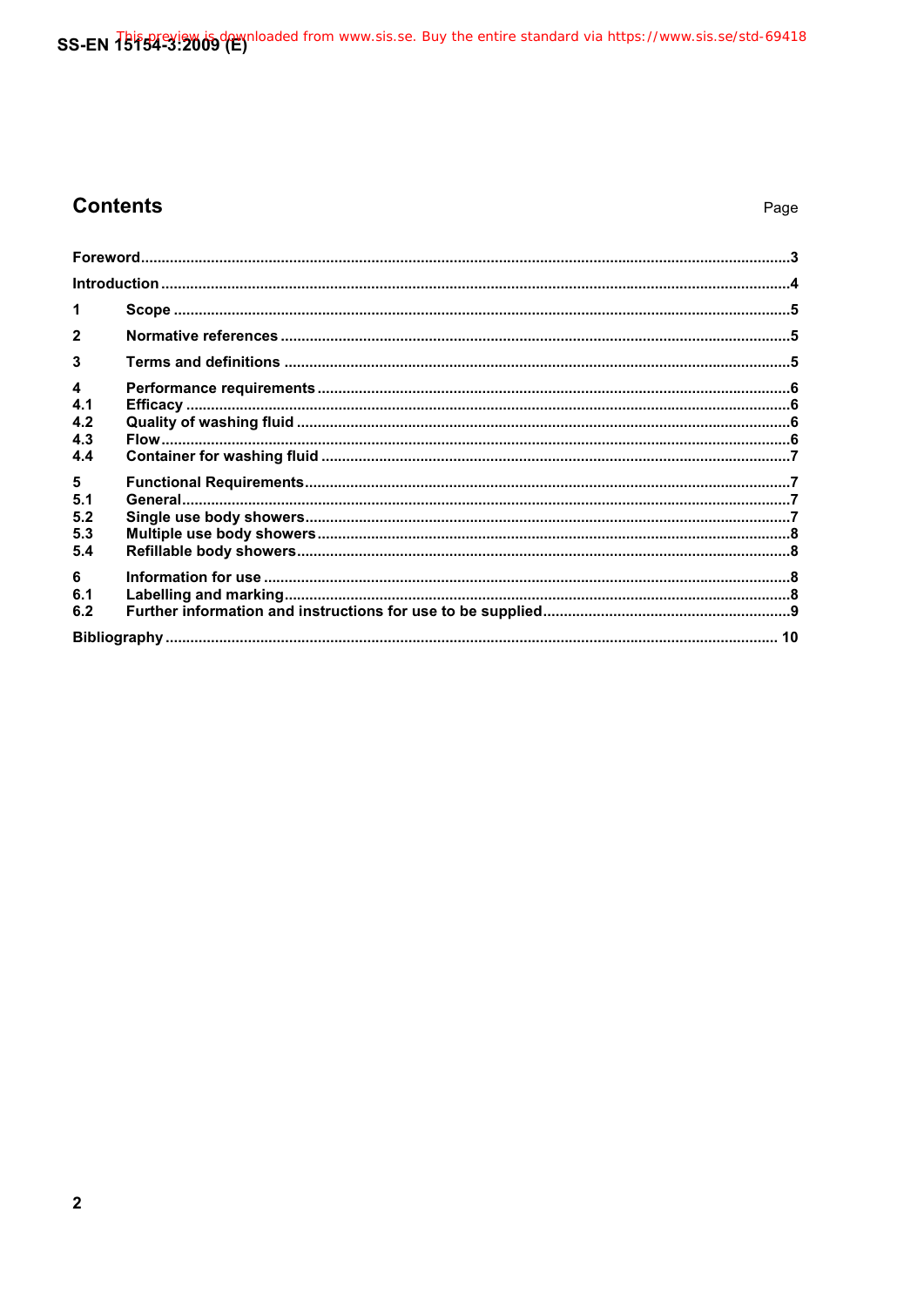**EN 15154-3:2009 (E)** 

## **Foreword**

This document (EN 15154-3:2009) has been prepared by Technical Committee CEN/TC 332 "Laboratory equipment", the secretariat of which is held by DIN.

This European Standard shall be given the status of a national standard, either by publication of an identical text or by endorsement, at the latest by September 2009, and conflicting national standards shall be withdrawn at the latest by September 2009.

Attention is drawn to the possibility that some of the elements of this document may be the subject of patent rights. CEN [and/or CENELEC] shall not be held responsible for identifying any or all such patent rights.

EN 15154 consists of the following parts, under the general title *Emergency safety showers*

- Part 1: Plumbed-in body showers for laboratories
- Part 2: Plumbed-in eye wash units
- Part 3: Non plumbed-in body showers
- Part 4: Non plumbed-in eyewash units
- Part 5: Plumbed-in body showers for production facilities (in planning)

According to the CEN/CENELEC Internal Regulations, the national standards organizations of the following countries are bound to implement this European Standard: Austria, Belgium, Bulgaria, Cyprus, Czech Republic, Denmark, Estonia, Finland, France, Germany, Greece, Hungary, Iceland, Ireland, Italy, Latvia, Lithuania, Luxembourg, Malta, Netherlands, Norway, Poland, Portugal, Romania, Slovakia, Slovenia, Spain, Sweden, Switzerland and the United Kingdom.